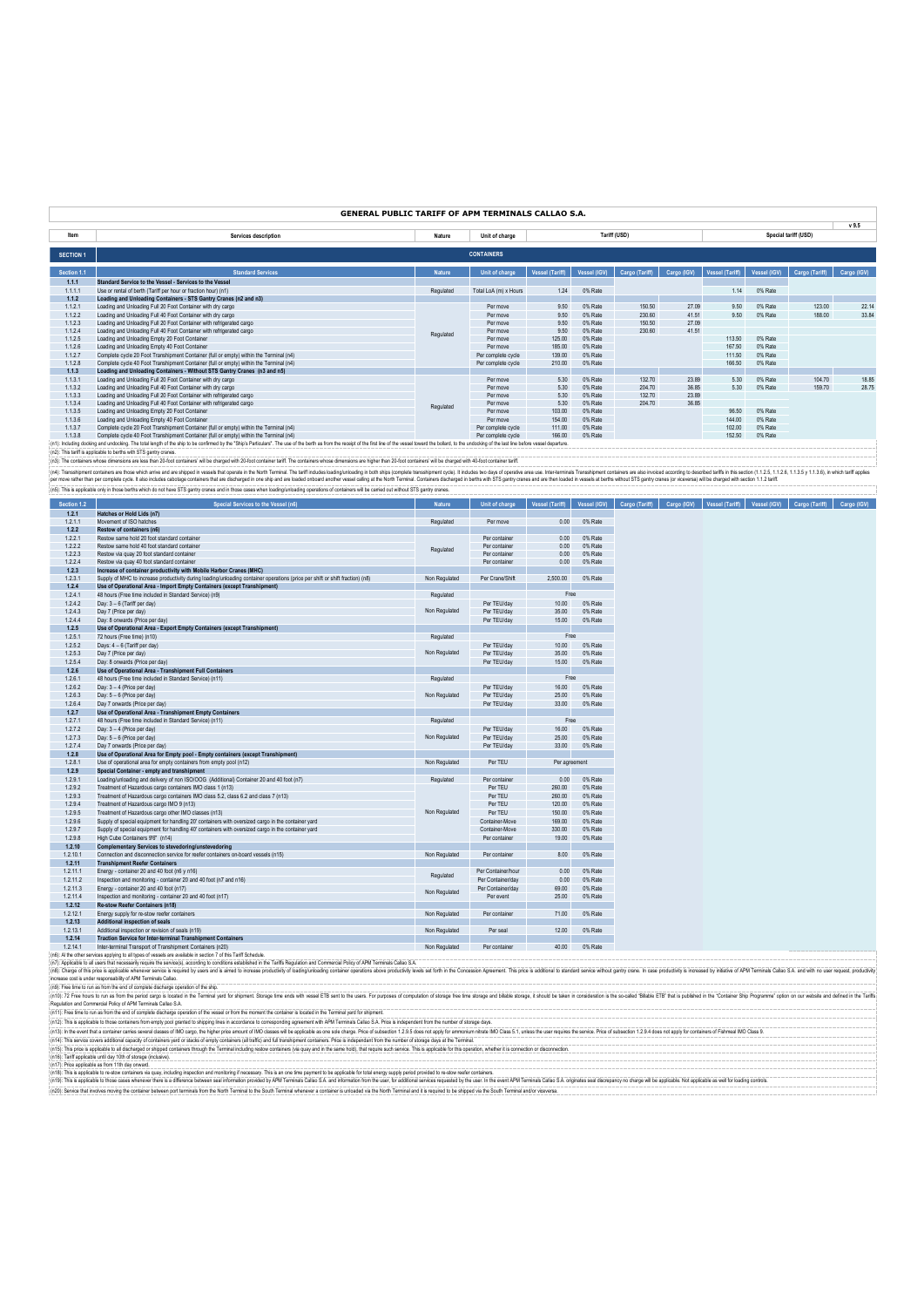| Section 1.3 | Special Service of Use of Operational Area (Port Terminal) - Services to the Cargo                                                                                           | <b>Nature</b> | Unit of charge | Vessel (Tariff) | Vessel (IGV) | Cargo (Tariff) | Cargo (IGV) | Vessel (Tariff) | Vessel (IGV) | Cargo (Tariff) | Cargo (IGV) |
|-------------|------------------------------------------------------------------------------------------------------------------------------------------------------------------------------|---------------|----------------|-----------------|--------------|----------------|-------------|-----------------|--------------|----------------|-------------|
| 1.3.1       | Use of Operational Area - Import Full Containers (except Transhipment) (n21)                                                                                                 |               |                |                 |              |                |             |                 |              |                |             |
| 1.3.1.1     | 48 hours to import and/or discharge container (Free time included in Standard Service) (n22)                                                                                 | Regulated     |                |                 |              | Free           |             |                 |              |                |             |
| 1.3.1.2     | Day: 3 - 6 (Tariff per day)                                                                                                                                                  |               | Per TEU/day    |                 |              | 27.00          | 4.86        |                 |              |                |             |
| 1.3.1.3     | Day 7 (Price per day) container 20 and 40 foot                                                                                                                               |               | Por TEU        |                 |              | 75.00          | 13.50       |                 |              |                |             |
| 1.3.1.4     | Days: 8 - 10 (Price per day)                                                                                                                                                 | Non Regulated | Per TEU/day    |                 |              | 35.00          | 6.30        |                 |              |                |             |
| 1.3.1.5     | Days: 11 - 20 (Price per day)                                                                                                                                                |               | Per TEU/day    |                 |              | 35.00          | 6.30        |                 |              |                |             |
| 1.3.1.6     | Days: 21 - 28 (Price per day)                                                                                                                                                |               | Per TEU/day    |                 |              | 35.00          | 6.30        |                 |              |                |             |
| 1.3.1.7     | Day: 29 onwards (Price per day)                                                                                                                                              |               | Per TEU/day    |                 |              | 35.00          | 6.30        |                 |              |                |             |
| 1.3.2       | Use of Operational Area - Export Full Containers (except Transhipment) (n21)                                                                                                 |               |                |                 |              |                |             |                 |              |                |             |
| 1.3.2.1     | 72 hours to export and/or loading container (Free time) (n23)                                                                                                                | Regulated     |                |                 |              | Free           |             |                 |              |                |             |
| 1.3.2.2     | Days: 4 - 6 (Tariff per day)                                                                                                                                                 |               | Per TEU/day    |                 |              | 27.00          | 4.86        |                 |              |                |             |
| 1.3.2.3     | Day 7 (Price per day) container 20 and 40 foot                                                                                                                               |               | Por TEU        |                 |              | 75.00          | 13.50       |                 |              |                |             |
| 1.3.2.4     | Days: 8 - 10 (Price per day)                                                                                                                                                 | Non Regulated | Per TEU/day    |                 |              | 35.00          | 6.30        |                 |              |                |             |
| 1.3.2.5     | Days: 11 - 20 (Price per day)                                                                                                                                                |               | Per TEU/day    |                 |              | 35.00          | 6.30        |                 |              |                |             |
| 1.3.2.6     | Days: 21 - 28 (Price per day)                                                                                                                                                |               | Per TEU/day    |                 |              | 35.00          | 6.30        |                 |              |                |             |
| 1.3.2.7     | Day: 29 onwards (Price per day)                                                                                                                                              |               | Per TEU/day    |                 |              | 35.00          | 6.30        |                 |              |                |             |
|             | 60% Tallis and advanced in the contract 1.0 4.00 and 1.00 percent in the fact the basic final and the fact that Tambel as according a distribution to the Occasion Occurs in |               |                |                 |              |                |             |                 |              |                |             |

1.3.2.7 Day: 29 onwards (Price per day) Per TEU/day 35.00 6.30 (n21): Tariffs and prices set forth in sub-section 1.3.1 and 1.3.2 are applicable to those containers that have been discharged/loaded via the North Terminal as per conditions established in the Concession Contract. (n22): Free time to run as from the end of complete cargo discharge operation of the vessel. Calculation of use of operational area starts from the date and hour of complete cargo discharge from vessel and finishes when container is withdrawn from the yard. (n23): Free time period is 72 hours which is calculated from the date the container is placed in the container yard for shipment. Calculation of use of operational area (storage) ends with vessel's Estimated Time of Berthing (ETB) to be communicated to users. For purposes of computation of storage free time storage and billable storage, it should be taken in consideration is the so-called "Billable ETB" that is published in the "Container Ship Programme" option on our website and defined in the Tariffs Regulation and Commercial Policy of APM Terminals Callao S.A.

| Section 1.4 | Temporary Depot Special Service - Services to the Cargo               | <b>Nature</b> | Unit of charge | Vessel (Tariff)                                                      | Vessel (IGV)                                    | Cargo (Tariff) | Cargo (IGV) |  | Vessel (Tariff) | Vessel (IGV) | Cargo (Tariff) |  |  | Cargo (IGV) |
|-------------|-----------------------------------------------------------------------|---------------|----------------|----------------------------------------------------------------------|-------------------------------------------------|----------------|-------------|--|-----------------|--------------|----------------|--|--|-------------|
| 1.4.1       | Temporary Depot Integrated Service for dry import containers (n24)    |               |                |                                                                      |                                                 |                |             |  |                 |              |                |  |  |             |
| 1.4.1.1     | 20" Container - Includes use of area until the 10th day               |               | Per container  |                                                                      |                                                 | 231.50         | 41.67       |  |                 |              |                |  |  |             |
| 1.4.1.2     | 40' Container - Includes use of area until the 10th day               |               | Per container  |                                                                      |                                                 | 304.00         | 54.72       |  |                 |              |                |  |  |             |
| 1.4.1.3     | Use of area during days 11 - 20 (Price per day) (n25)                 | Non Regulated | Per TEU/day    |                                                                      |                                                 | 15.00          | 2.70        |  |                 |              |                |  |  |             |
| 1.4.1.4     | Use of area during days 21 - 28 (Price per day) (n25)                 |               | Per TEU/day    |                                                                      |                                                 | 20.00          | 3.60        |  |                 |              |                |  |  |             |
| 1.4.1.5     | Use of area from 29th day onwards and other services (n25)            |               |                |                                                                      | See section 1.3.1.7 and others from section 1.5 |                |             |  |                 |              |                |  |  |             |
| 1.4.2       | Temporary Depot Integrated Service for dry export containers (n26)    |               |                |                                                                      |                                                 |                |             |  |                 |              |                |  |  |             |
| 1.4.2.1     | 20' Container - Includes use of area until the 7th day                |               | Per container  |                                                                      |                                                 | 182.50         | 32.85       |  |                 |              |                |  |  |             |
| 1.4.2.2     | 40' Container - Includes use of area until the 7th day                |               | Per container  |                                                                      |                                                 | 254.00         | 45.72       |  |                 |              |                |  |  |             |
| 1.4.2.3     | Use of area days 8 - 10 (Price per day) (n27)                         | Non Regulated | Per TEU/day    |                                                                      |                                                 | 7.00           | 1.26        |  |                 |              |                |  |  |             |
| 1.4.2.4     | Use of area days 11 - 20 (Price per day) (n27)                        |               | Per TEU/day    |                                                                      |                                                 | 9.00           | 1.62        |  |                 |              |                |  |  |             |
| 1.4.2.5     | Use of area during days 21 - 28 (Price per day) (n27)                 |               | Per TEU/day    |                                                                      |                                                 | 20.00          | 3.60        |  |                 |              |                |  |  |             |
| 1.4.2.6     | Use of area from 29th day onwards and other services (n27)            |               |                |                                                                      | See section 1.3.2.7 and others from section 1.5 |                |             |  |                 |              |                |  |  |             |
| 1.4.3       | Temporary Depot integrated service for reefer import containers (n28) |               |                |                                                                      |                                                 |                |             |  |                 |              |                |  |  |             |
| 1.4.3.1     | 20' Container - Includes use of area until the 7th                    |               | Per container  |                                                                      |                                                 | 331.00         | 59.58       |  |                 |              |                |  |  |             |
| 1.4.3.2     | 40' Container - Includes use of area until the 7th                    | Non Regulated | Per container  |                                                                      |                                                 | 400.00         | 72.00       |  |                 |              |                |  |  |             |
| 1.4.3.3     | Use of area during days 8 - 10 (Price per day) (n29)                  |               | Per TEU/day    |                                                                      |                                                 | 10.00          | 1.80        |  |                 |              |                |  |  |             |
| 1.4.3.4     | Use of area from day 11 onwards and other services (n29)              |               |                | See section 1.4.1.3. 1.4.1.4 and 1.3.1.7 and others from section 1.5 |                                                 |                |             |  |                 |              |                |  |  |             |
| 1.4.4       | Temporary Depot integrated service for reefer export containers (n30) |               |                |                                                                      |                                                 |                |             |  |                 |              |                |  |  |             |
| 1.4.4.1     | 20' Container - Includes use of area until the 7th                    |               | Per Container  |                                                                      |                                                 | 298.00         | 53.64       |  |                 |              |                |  |  |             |
| 1.4.4.2     | 40' Container - Includes use of area until the 7th                    | Non Regulated | Per Container  |                                                                      |                                                 | 348.00         | 62.64       |  |                 |              |                |  |  |             |
|             | .                                                                     |               |                |                                                                      |                                                 |                |             |  |                 |              |                |  |  |             |

1.4.4 40" Container-Includes use of area until the 7th<br>1.4.4 Use of access the main of a constant of the 7th state in the 7th state of the Main Section 1.4.1.1.2.1.1.2.2.1.1.2.2.1.1.2.2.1.1.2.2.2.1.1.2.2.1.1.2.2.1.1.2.1.1.

instille appliable where AM ismuid Claic SA ha been nomind at impose play plays in the induction in a state of the state of the state of the state of the state of the state of the state of the state of the state of the sta of charge and are included within standard service.

(n2): Price of section 1.4.2.3 is applicable to the of operational area form days to the film point of the splicable for days 11 to 20; price of section 1.2.2 is applicable for days 21 to 22; and price of section 1.2.2.7 i

in25: his shills applicable when we AMI feminis Calical Scheman Handida is improvided in the individual man in the stand of the stand of the stand of the stand of the stand of the stand of the stand of the stand of the con (n2)) Price of May a special bused ous of our offer that in the most of offers and most present in the special of the Christian and the special of Aris and the special of Aris and the special of Aris and the special indepe

(n3)). This shall be applicable whenexe APM Terminos Callo S.A. has been nomined as Tempory Depot (3014). Senice includes Capo Portion of Standard Sannos Depot of Standard and the This diversity present produces with the S

(n3)) Fries of 4.2 is applicable to use of our allow that the most of of Ferrora is a splate in the state of the Chicago in Allow the State of Allow the State of Allow the State Allow the State of Allow the State Allow the

| Section 1.5 | <b>Other Special Services for Containers (Port Terminal &amp; Tempory Depot) - Services to the Cargo</b>           | Nature        | Unit of charge     |  |           |        | Vessel (Tariff)   Vessel (IGV)   Cargo (Tariff)   Cargo (IGV)   Vessel (Tariff)   Vessel (IGV)   Cargo (Tariff)  <br>Cargo (IGV) |
|-------------|--------------------------------------------------------------------------------------------------------------------|---------------|--------------------|--|-----------|--------|----------------------------------------------------------------------------------------------------------------------------------|
| 1.5.1       | Special Cargo                                                                                                      |               |                    |  |           |        |                                                                                                                                  |
| 1.5.1.1     | Treatment of Hazardous cargo containers IMO class 1 (n32)                                                          |               | Per TEU            |  | 260.00    | 46.80  |                                                                                                                                  |
| 1.5.1.2     | Treatment of Hazardous cargo containers IMO class 5.2, class 6.2 and class 7 (n32)                                 |               | Per TEU            |  | 260.00    | 46.80  |                                                                                                                                  |
| 1.5.1.3     | Treatment of Hazardous cargo IMO 9 (n32 and n33)                                                                   |               | Per TEU            |  | 120.00    | 21.60  |                                                                                                                                  |
| 1.5.1.4     | Treatment of Hazardous cargo other IMO classes (n32)                                                               | Non Regulated | Per TEU            |  | 150.00    | 27.00  |                                                                                                                                  |
| 1.5.1.5     | Supply of special equipment for handling 20' containers with oversized cargo in the container yard                 |               | Container-Move     |  | 169.00    | 30.42  |                                                                                                                                  |
| 1.5.1.6     | Supply of special equipment for handling 40' containers with oversized cargo in the container vard                 |               | Container-Move     |  | 330.00    | 59.40  |                                                                                                                                  |
| 1.5.1.7     | High Cube Containers 9'6" (n34)                                                                                    |               | Container          |  | 19.00     | 3.42   |                                                                                                                                  |
| 1.5.2       | <b>Reefer Container</b>                                                                                            |               |                    |  |           |        |                                                                                                                                  |
| 1.5.2.1     | Energy - 20' and 40' container (n35 and n36)                                                                       |               | Per container/hour |  | 0.00      | 0.00   |                                                                                                                                  |
| 1.5.2.2     | Inspection and monitoring - 20' and 40' container (n35 and n36)                                                    | Regulated     | Per container/day  |  | 0.00      | 0.00   |                                                                                                                                  |
| 1.5.2.3     | Energy - 20' and 40' container (Price per day or fraction day) (n37)                                               |               | Per container/day  |  | 69.00     | 12.42  |                                                                                                                                  |
| 1.5.2.4     | Inspection and monitoring - 20' and 40' container (n37)                                                            | Non Regulated | Per event          |  | 25.00     | 4.50   |                                                                                                                                  |
| 1.5.2.5     | Pre-cooling empty container (n38)                                                                                  |               | Per Container      |  | 39.80     | 7.16   |                                                                                                                                  |
| 1.5.2.6     | Assembly and disassembly of clip system on reefer Gensets (n35)                                                    | Regulated     | Per complete cycle |  | 0.00      | 0.00   |                                                                                                                                  |
| 1.5.3       | Cargo Handling and horizontal movement operations                                                                  |               |                    |  |           |        |                                                                                                                                  |
| 1.5.3.1     | Additional Movement to Standard Service in the terminal as per request of the user or authorities (n35)            |               | Per Container      |  | 0.00      | 0.00   |                                                                                                                                  |
| 1.5.3.2     | Cargo inspection with groups o gangs - 20' and 40' container (n35)                                                 | Regulated     | Per Container      |  | 0.00      | 0.00   |                                                                                                                                  |
| 1.5.3.3     | Cargo inspection with forklifts - 20' and 40' container (n35)                                                      |               | Per Container      |  | 0.00      | 0.00   |                                                                                                                                  |
| 1.5.3.4     | Consolidation/deconsolidation of containers with dry cargo                                                         |               | Per Container      |  | 176.00    | 31.68  |                                                                                                                                  |
| 1.5.3.5     | Consolidation/deconsolidation of containers with dry cargo including Gate In/Gate Out of empty container           |               | Per Container      |  | 230.00    | 41.40  |                                                                                                                                  |
| 1.5.3.6     | Consolidation/deconsolidation of containers with refrigerated cargo                                                | Non Regulated | Per Container      |  | 660.00    | 118.80 |                                                                                                                                  |
| 1.5.3.7     | Consolidation/deconsolidation of containers with refrigerated cargo including Gate In/Gate Out of empty containers |               | Per Container      |  | 800.00    | 144.00 |                                                                                                                                  |
| 1.5.3.8     | Consolidation/deconsolidation of containers with Mobile Harbour Cranes (Price per shift or fraction shift) (n39)   |               | Per shift          |  | 1,250.00  | 225.00 |                                                                                                                                  |
| 1.5.4       | <b>Other Services</b>                                                                                              |               |                    |  |           |        |                                                                                                                                  |
| 1.5.4.1     | Breakdown as per instructions of freight forward agent (n40)                                                       |               | Per B/L            |  | 23.00     | 4.14   |                                                                                                                                  |
| 1.5.4.2     | Bill of lading breakdown (n40)                                                                                     |               | Per breakdown      |  | 23.00     | 4.14   |                                                                                                                                  |
| 1.5.4.3     | Sweeping of empty container                                                                                        |               | Per container      |  | 6.00      | 1.08   |                                                                                                                                  |
| 1.5.4.4     | Simple cleaning of container                                                                                       |               | Per container      |  | 24.00     | 4.32   |                                                                                                                                  |
| 1.5.4.5     | Chemical cleaning of container                                                                                     | Non Regulated | Per container      |  | 48.00     | 8.64   |                                                                                                                                  |
| 1.5.4.6     | Container repair                                                                                                   |               | Per Activity       |  | Per guote |        |                                                                                                                                  |
| 1.5.4.7     | Seal placement services                                                                                            |               | Per seal           |  | 12.00     | 2.16   |                                                                                                                                  |
| 1.5.4.8     | Additional inspection or revision of seals (n19)                                                                   |               | Per seal           |  | 12.00     | 2.16   |                                                                                                                                  |
| 1.5.4.9     | Labels Placing or Removal Services (n41)                                                                           |               | Per container      |  | 9.00      | 1.62   |                                                                                                                                  |
| 1.5.4.10    | Additional weighing of containers (n42)                                                                            |               | Per container      |  | 90.00     | 16.20  |                                                                                                                                  |
| 1.5.5       | <b>Depot for Empty Containers</b>                                                                                  |               |                    |  |           |        |                                                                                                                                  |
|             | Gate In (n43)                                                                                                      | Non Regulated | Per container      |  | 190.00    | 34.20  |                                                                                                                                  |
| 1.5.5.1     |                                                                                                                    |               |                    |  |           | 28.80  |                                                                                                                                  |

(n39): Service includes the use of Mobile Harbour Cranes por a period of 4 hours. For deconsolidations, service also includes the separation of the cargo that is located inside the container (flat rack or another) and plac (63): The price of this serice (subsetion 1.5.1.3) does not apply to Fehrmal - IMO Gass 9 previously declared as such in the Container Amountement List (CAL) or shiping as per procedures,<br>(63): This term covers constant an

the consignee (or representative) and the consolidation of the cargo or its placement inside the container (flat rack or another). This is subject to Mobile Harbour Cranes' availability.<br>(n40): It is charged to each breakd (+1)) respecte abe the place accounts complementation as produced about a substitute in the place of the state of the state of the state of the state of the state of the state of the state of the state of the state of the

.<br>All Weighing of containes shall be executed at the Boilies of the North Terminal as per request of the user (cargo owner or consignee) or the authories. The charge of this service is applicable for containers that suffer

:<br>: (n43): This service shall not be applicable for shipping, unloading or transhipment services for empty containers set forth in Section 1.1.2 and 1.1.3 of current Tariff Schedule.

| <b>SECTION 2</b> |                                                                                                                                                                                                                                |               | <b>BREAK BULK CARGO SERVICES</b> |                 |              |                |             |                 |              |                |             |
|------------------|--------------------------------------------------------------------------------------------------------------------------------------------------------------------------------------------------------------------------------|---------------|----------------------------------|-----------------|--------------|----------------|-------------|-----------------|--------------|----------------|-------------|
| Section 2.1      | <b>Standard Services</b>                                                                                                                                                                                                       | <b>Nature</b> | Unit of charge                   | Vessel (Tariff) | Vessel (IGV) | Cargo (Tariff) | Cargo (IGV) | Vessel (Tariff) | Vessel (IGV) | Cargo (Tariff) | Cargo (IGV) |
| 2.1.1            | Standard Service to the Vessel - Services to the Vessel                                                                                                                                                                        |               |                                  |                 |              |                |             |                 |              |                |             |
| 2.1.1.1          | Use or rental of berth (Tariff per hour or fraction hour) (n1)                                                                                                                                                                 | Regulated     | Total LoA (m) x Hours            | 1.24            | 0% Rate      |                |             |                 |              |                |             |
| 2.1.2            | <b>Standard Service to Break Bulk Cargo</b>                                                                                                                                                                                    |               |                                  |                 |              |                |             |                 |              |                |             |
| 2.1.2.1          | Loading and Unloading of Break Bulk cargo (n44)                                                                                                                                                                                | Regulated     | Per Ton                          | 2.50            | 0% Rate      | 11.00          | 1.98        | 2.50            | 0% Rate      | 10.30          | 1.85        |
|                  | (n44): Vessel portion of this tariff includes transference of the cargo from vessel to the quay, lashing/unlashing and tally. Payment of Vessel portion will be applicable to the stripping line or cargo consignee, upon cond |               |                                  |                 |              |                |             |                 |              |                |             |
|                  |                                                                                                                                                                                                                                |               |                                  |                 |              |                |             |                 |              |                |             |
| Section 2.2      | Special Services - Services to the Vessel (n6)                                                                                                                                                                                 | Nature        | Unit of charge                   | Vessel (Tariff) | Vessel (IGV) | Cargo (Tariff) | Cargo (IGV) | Vessel (Tariff) | Vessel (IGV) | Cargo (Tariff) | Cargo (IGV) |
| 2.2.1            | Hatches or Hold Lids (n7)                                                                                                                                                                                                      |               |                                  |                 |              |                |             |                 |              |                |             |
| 2.2.1.1          | Movement of ISO hatches                                                                                                                                                                                                        | Regulated     | Per move                         | 0.00            | 0% Rate      |                |             |                 |              |                |             |
| 2.2.2            | Re-stow of Break Bulk Cargo                                                                                                                                                                                                    |               |                                  |                 |              |                |             |                 |              |                |             |
| 2.2.2.1          | Re-stow via vessel                                                                                                                                                                                                             | Regulated     | Per ton                          | 13.50           | 0% Rate      |                |             |                 |              |                |             |
| 2.2.2.2          | Re-stow via quay (n45)                                                                                                                                                                                                         |               | Per ton                          | 27.00           | 0% Rate      |                |             |                 |              |                |             |
| 2.2.3            | <b>Transhipment of Break Bulk cargo</b>                                                                                                                                                                                        |               |                                  |                 |              |                |             |                 |              |                |             |
| 2.2.3.1          | Transhipment of Break Bulk cargo - Complete cycle (n46)                                                                                                                                                                        | Non Regulated | Per ton                          | 25.60           | 0% Rate      |                |             |                 |              |                |             |
|                  | (n45): This is applicable to the cargo that is re-stowed in the same hold (level) or in another hold (level) of the vessel which in both cases cargo requires to be temporarly transferred to the quay.                        |               |                                  |                 |              |                |             |                 |              |                |             |
|                  | (n46): Price of service includes 3 free days of storage which applies after completion of cargo discharge operation of the vessel.                                                                                             |               |                                  |                 |              |                |             |                 |              |                |             |
|                  |                                                                                                                                                                                                                                |               |                                  |                 |              |                |             |                 |              |                |             |
| Section 2.3      | Special Service of Use of Operational Area (Port Terminal) - Services to the Cargo                                                                                                                                             | <b>Nature</b> | Unit of charge                   | Vessel (Tariff) | Vessel (IGV) | Cargo (Tariff) | Cargo (IGV) | Vessel (Tariff) | Vessel (IGV) | Cargo (Tariff) | Cargo (IGV) |
| 2.3.1            | Use of Operational Area - All traffic                                                                                                                                                                                          |               |                                  |                 |              |                |             |                 |              |                |             |
| 2.3.1.1          | Days: 1 - 3 (Free time - included in Standard Service)                                                                                                                                                                         | Regulated     |                                  |                 |              | Free           |             |                 |              |                |             |
| 2.3.1.2          | Days: 4 - 10 (Tariff for whole period or fraction period)                                                                                                                                                                      |               | Per ton                          |                 |              | 23.00          | 4.14        |                 |              |                |             |

Non Regulated

2.3.1.3 Days: 11 - 20 (Tariff per day or fraction day) Per ton-day or fraction day or fraction day or fraction<br>2.3.1.4 Days: 21 - onwards (Tariff per day or fraction day) Per ton-day and the controller per ton-day 4.20 0.7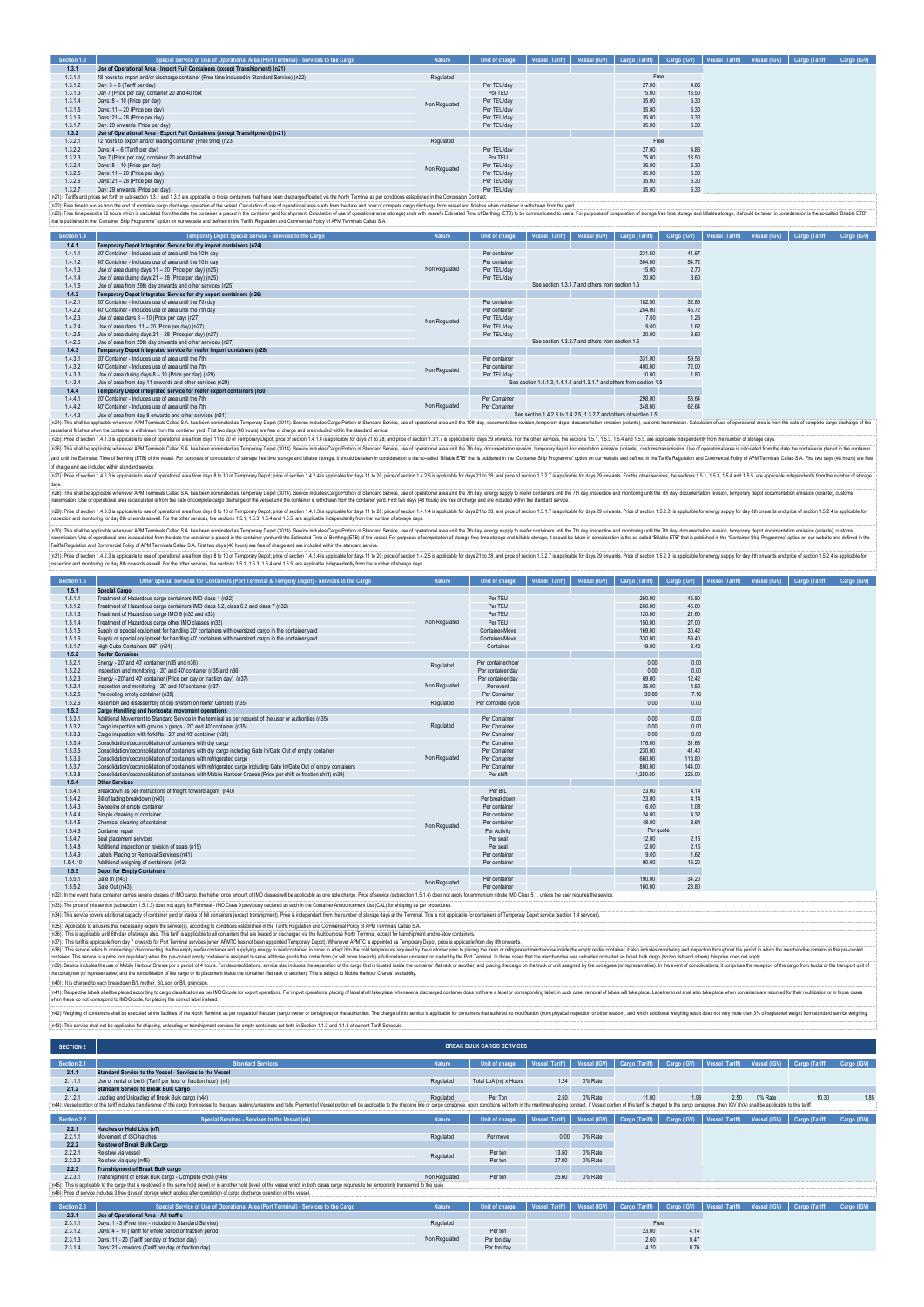| Section 2.4 | Special Service of Temporary Depot - Services to the Cargo                                                                                                                                                                     |               | Unit of charge   Vessel (Tariff)   Vessel (IGV)   Cargo (Tariff)   Cargo (IGV)   Vessel (Tariff)   Vessel (IGV)   Cargo (Tariff)   Cargo (IGV) |                                        |       |  |  |  |
|-------------|--------------------------------------------------------------------------------------------------------------------------------------------------------------------------------------------------------------------------------|---------------|------------------------------------------------------------------------------------------------------------------------------------------------|----------------------------------------|-------|--|--|--|
| 2.4.1       | Temporary Depot Integrated Service - All traffic (n47)                                                                                                                                                                         |               |                                                                                                                                                |                                        |       |  |  |  |
| 2.4.1.1     | Break Bulk Cargo - Includes use of operational area until day 10                                                                                                                                                               |               | Per ton                                                                                                                                        |                                        | 27.60 |  |  |  |
| 2412        | Use of operational area from days 11 - 20 (Price per day of day fraction)                                                                                                                                                      | Non Regulated | Per ton/day                                                                                                                                    |                                        |       |  |  |  |
| 2.4.1.3     | Use of operational area from day 21 onwards and other services (n48)                                                                                                                                                           |               |                                                                                                                                                | See section 2.3.1.4 and 2.5.2 to 2.5.4 |       |  |  |  |
|             | 14476 This bushade change Alle Catalog Catalog Terms Catalog 2011 Alle Discovered and according the MATO Catalog Results and Catalog Catalog Catalog Catalog Catalog Catalog Catalog Catalog Catalog Catalog Catalog Catalog C |               |                                                                                                                                                |                                        |       |  |  |  |

(M): This applable whener APM Termials Calles S.A. appointed as Tempory Dept (code 3014) after cargo has been previously condinated and accepted by APMTC (Subject space availability). It includes the cargo porton, use of o

| Section 2.5 | Other Special Services to Break Bulk Cargo (Port Terminal & Temporary Depot) - Services to the Cargo                              | <b>Nature</b> | Unit of charge     | Vessel (Tariff) |       |          |        |  | Vessel (IGV)   Cargo (Tariff)   Cargo (IGV)   Vessel (Tariff)   Vessel (IGV)   Cargo (Tariff)   Cargo (IGV) |  |
|-------------|-----------------------------------------------------------------------------------------------------------------------------------|---------------|--------------------|-----------------|-------|----------|--------|--|-------------------------------------------------------------------------------------------------------------|--|
| 2.5.1       | Use of Simple Depot - All traffic (n49)                                                                                           |               |                    |                 |       |          |        |  |                                                                                                             |  |
| 2.5.1.1     | Days: 1 - 30 (Price per month or fraction month)                                                                                  | Non Regulated | Per m <sub>2</sub> |                 |       | 11.00    | 1.98   |  |                                                                                                             |  |
| 2.5.2       | <b>Special Cargo</b>                                                                                                              |               |                    |                 |       |          |        |  |                                                                                                             |  |
| 2.5.2.1     | Loading/Unloading of project cargo without mobile harbor crane (n50)                                                              |               | Per ton or m3      |                 |       | 25.00    | 4.50   |  |                                                                                                             |  |
| 2.5.2.2     | Loading/Unloading of project cargo with mobile harbor crane (n50)                                                                 | Regulated     | Per ton or m3      |                 |       | 35.00    | 6.30   |  |                                                                                                             |  |
| 2.5.2.3     | Special treatment to hazardous cargo using equipment and additional personnel - direct treatment (n51)                            |               | Per ton            |                 |       | 14.50    | 2.61   |  |                                                                                                             |  |
| 2.5.2.4     | Special treatment to hazardous cargo using equipment and additional personnel - indirect treatment (n51)                          |               | Per ton            |                 |       | 21.60    | 3.89   |  |                                                                                                             |  |
| 2.5.3       | Cargo Handling and horizontal movement operations                                                                                 |               |                    |                 |       |          |        |  |                                                                                                             |  |
| 2.5.3.1     | Additional Movement as per request of the user or competent authority                                                             |               | Per ton            |                 |       | 4.00     | 0.72   |  |                                                                                                             |  |
| 2.5.3.2     | Handling for registry of break bulk cargo (n52)                                                                                   |               | Per ton            |                 |       | 4.00     | 0.72   |  |                                                                                                             |  |
| 2.5.3.3     | Deconsolidation/Consolidation of break bulk cargo with MAFIs (n53)                                                                | Non Regulated | Per MAFI           |                 |       | 281.00   | 50.58  |  |                                                                                                             |  |
| 2.5.3.4     | Desconsolidation/Consolidation of Break Bulk cargo in MAFI's with Mobile Harbour Cranes (Price per shift or fraction shift) (n54) |               | Per Shift          |                 |       | 1.250.00 | 225.00 |  |                                                                                                             |  |
| 2.5.3.5     | Deconsolidation/Consolidation of MAFIs (n55)                                                                                      |               | Per MAFI           | 83.00           | 14.94 |          |        |  |                                                                                                             |  |
| 2.5.4       | Other services                                                                                                                    |               |                    |                 |       |          |        |  |                                                                                                             |  |
|             | ,我们就是一个人的人,我们就是一个人的人,我们就是一个人的人,我们就是一个人的人,我们就是一个人的人,我们就是一个人的人,我们就是一个人的人,我们就是一个人的人                                                  |               |                    |                 |       |          |        |  |                                                                                                             |  |

254 Otherservices<br>https://www.educarchive.com/instants/instants/instants/instants/instants/instants/instants/instants/instants/instants/instants/instants/instants/instants/instants/instants/instants/instants/instants/insta

(n5)); Galf on the main of the main of the main of the main of the main of MO whener adding the main of the main of the main of the main of the main of the main of the main of the main of the main of the main of the main o

(nS2). This refers to handing of cargo strights and/or gang for the registry or inspection of cargo. This service shall be provided upon request of the user (cargo owner or consignee) or the authorities.<br>(nS3): Price is ap

(n54): Service includes the use of Mobile Harbour Cranes, for special treatment of Break Bulk cargo at the operational area, for the period of four (04) hours in order to separate/withdraw/discharge and place/bad break bul less than four-hour (4) periods. This is subject to Mobile Harbour Cranes' availability.<br>(n55): This is applicable for assembly|placing or disassembly/separating of MAFIs for its delivery to the shipping of the simulced to

| <b>SECTION 3</b> |                                                                                                                                                                                                                                |               | <b>RO-RO CARGO SERVICES</b> |                        |                 |                |             |                 |              |                |             |
|------------------|--------------------------------------------------------------------------------------------------------------------------------------------------------------------------------------------------------------------------------|---------------|-----------------------------|------------------------|-----------------|----------------|-------------|-----------------|--------------|----------------|-------------|
| Section 3.1      | <b>Standard Service</b>                                                                                                                                                                                                        | <b>Nature</b> | Unit of charge              | Vessel (Tariff)        | Vessel (IGV)    | Cargo (Tariff) | Cargo (IGV) | Vessel (Tariff) | Vessel (IGV) | Cargo (Tariff) | Cargo (IGV) |
| 3.1.1            | Standard Service to the Vessel - Services to the Vessel                                                                                                                                                                        |               |                             |                        |                 |                |             |                 |              |                |             |
| 3.1.1.1          | Use or rental of berth (Tariff per hour or fraction hour) (n1)                                                                                                                                                                 | Regulated     | Total LoA (m) x Hours       | 1.24                   | 0% Rate         |                |             |                 |              |                |             |
| 3.1.2            | <b>Standard Service to Ro-Ro Cargo</b>                                                                                                                                                                                         |               |                             |                        |                 |                |             |                 |              |                |             |
| 3.1.2.1          | Loading or Unloading of Ro-Ro Cargo (n56)                                                                                                                                                                                      | Regulated     | Per ton                     | 3.50                   | 0% Rate         | 37.00          | 6.66        | 3.50            | 0% Rate      | 32.90          | 5.92        |
|                  | (n56): Vessel portion of this tariff will be charged to the Shipping line (or representative), unless maritime shipping contract indicates otherwise. If Vessel portion of this tariff is charged to the cargo consignee, then |               |                             |                        |                 |                |             |                 |              |                |             |
| Section 3.2      | Special Services - Services to the Vessel                                                                                                                                                                                      | <b>Nature</b> | Unit of charge              | <b>Vessel (Tariff)</b> | Vessel (IGV)    | Cargo (Tariff) | Cargo (IGV) | Vessel (Tariff) | Vessel (IGV) | Cargo (Tariff) | Cargo (IGV) |
| 3.2.1            | Re-stow of Ro-Ro cargo                                                                                                                                                                                                         |               |                             |                        |                 |                |             |                 |              |                |             |
| 3.2.1.1          | Re-stow via vessel                                                                                                                                                                                                             |               | Per ton                     | 41.50                  | 0% Rate         |                |             |                 |              |                |             |
| 3.2.1.2          | Re-stow via quay (n57)                                                                                                                                                                                                         | Regulated     | Per ton                     | 83.00                  | 0% Rate         |                |             |                 |              |                |             |
| 3.2.2            | <b>Transhipment of Ro-Ro cargo</b>                                                                                                                                                                                             |               |                             |                        |                 |                |             |                 |              |                |             |
| 3.2.2.1          | Transhipment of Ro-Ro cargo - Complete cycle (n58)                                                                                                                                                                             | Non Regulated | Per ton                     | 72.80                  | 0% Rate         |                |             |                 |              |                |             |
|                  | (n57): This is applicable to the cargo that is re-stowed in the same hold (level) or in another hold (level) of the vessel which in both cases cargo requires to be temporarily transferred to the quay.                       |               |                             |                        |                 |                |             |                 |              |                |             |
|                  | (n58): Price of service includes 3 free days of storage which applies after completion of cargo discharge operation of the vessel.                                                                                             |               |                             |                        |                 |                |             |                 |              |                |             |
| Section 3.3      | Special Service of Use of Operational Area (Port Terminal) - Services to the Cargo                                                                                                                                             | <b>Nature</b> | Unit of charge              | Vessel (Tariff)        | Vessel (IGV)    | Cargo (Tariff) | Cargo (IGV) | Vessel (Tariff) | Vessel (IGV) | Cargo (Tariff) | Cargo (IGV) |
| 3.3.1            | Use of Operational Area - All traffic (n59)                                                                                                                                                                                    |               |                             |                        |                 |                |             |                 |              |                |             |
| 3.3.1.1          | Days: 1 - 3 (Free time - included in Standard Service)                                                                                                                                                                         | Regulated     |                             |                        |                 | Free           |             |                 |              |                |             |
| 3.3.1.2          | Days: 4 - 10 (Price for total period or fraction period)                                                                                                                                                                       | Non Regulated | Per ton                     |                        |                 | 42.00          | 7.56        |                 |              |                |             |
| 3.3.1.3          | Days: 11 - onwards (Price per day or fraction day)                                                                                                                                                                             |               | Per ton/day                 |                        |                 | 15.60          | 2.81        |                 |              |                |             |
|                  | (n59): Prices of this section are applicable to all types of vehicle and machinery.                                                                                                                                            |               |                             |                        |                 |                |             |                 |              |                |             |
| Section 3.4      | Special Service of Temporary Depot - Services to the Cargo                                                                                                                                                                     | <b>Nature</b> | Unit of charge              | <b>Vessel (Tariff)</b> | Vessel (IGV)    | Cargo (Tariff) | Cargo (IGV) | Vessel (Tariff) | Vessel (IGV) | Cargo (Tariff) | Cargo (IGV) |
| 3.4.1            | Temporary Depot Integrated Service - All traffic (n60)                                                                                                                                                                         |               |                             |                        |                 |                |             |                 |              |                |             |
| 3.4.1.1          | Ro-Ro cargo in general - Includes use of operational area until day 10                                                                                                                                                         |               | Per ton                     |                        |                 | 70.60          | 12.71       |                 |              |                |             |
| 3.4.1.2          | Use of operational area from day 11 onwards (Price per day or fraction day)                                                                                                                                                    | Non Regulated | Per ton/day                 |                        |                 | 10.00          | 1.80        |                 |              |                |             |
| 3.4.1.3          | Other services (n61)                                                                                                                                                                                                           |               |                             |                        | See section 3.5 |                |             |                 |              |                |             |
|                  | (n60): This is applicable whenever APM Terminals Callao S.A. is appointed as Temporary Depot (code 3014) after cargo has been previously coordinated and accepted by APMTC (Subject to space availability). It includes the St |               |                             |                        |                 |                |             |                 |              |                |             |
|                  | are free of charge and are part of the Standard Service. Prices of this section are applicable to all types of vehicles and machinery.                                                                                         |               |                             |                        |                 |                |             |                 |              |                |             |

|             | : (n61): Prices of section 3.5 apply to other services of Temporary Depot, independently from the number of storage days of RoRo cargo. |               |                                                                                                                                                |       |       |          |        |  |  |
|-------------|-----------------------------------------------------------------------------------------------------------------------------------------|---------------|------------------------------------------------------------------------------------------------------------------------------------------------|-------|-------|----------|--------|--|--|
| Section 3.5 | Other Special Services to Ro-Ro Cargo (Port Terminal & Temporary Depot) - Services to the Cargo                                         | <b>Nature</b> | Unit of charge   Vessel (Tariff)   Vessel (IGV)   Cargo (Tariff)   Cargo (IGV)   Vessel (Tariff)   Vessel (IGV)   Cargo (Tariff)   Cargo (IGV) |       |       |          |        |  |  |
| 3.5.1       | Handling Services in Storage area                                                                                                       |               |                                                                                                                                                |       |       |          |        |  |  |
| 3.5.1.1     | Handling for registry of Ro-Ro cargo (n62)                                                                                              | Non Regulated | Per ton                                                                                                                                        |       |       | 11.00    | 1.98   |  |  |
| 3.5.1.2     | Extra movement of Ro-Ro cargo (n63)                                                                                                     |               | Per ton                                                                                                                                        |       |       |          | 0.45   |  |  |
| 3.5.2       | Deconsolidation/Consolidation                                                                                                           |               |                                                                                                                                                |       |       |          |        |  |  |
| 3.5.2.1     | Deconsolidation/Consolidation of Ro-Ro cargo with MAFIs (n64)                                                                           |               | Per MAFI                                                                                                                                       |       |       | 281.00   | 50.58  |  |  |
| 3.5.2.2     | Desconsolidation/Consolidation of Ro-Ro cargo en MAFI's with Mobile Harbour Cranes (Price per shift or fraction shift) (n65)            | Non Regulated | Per Shift                                                                                                                                      |       |       | 1.250.00 | 225.00 |  |  |
| 3.5.2.3     | Deconsolidation/Consolidation of MAFI's (n55)                                                                                           |               | Per MAFI                                                                                                                                       | 83.00 | 14.94 |          |        |  |  |

(n62) : This refers to handling of cargo using gangs and/or equipment for the registry or inspection of the cargo, as per request of the user, (cargo owner or consignee), or authorities.

(n63). Addition movement of b-Roung bleaving this has a movement of Remain and Harbury and Harbury and the technology and the technology and the technology and the technology and the technology and the state of the state o

| <b>SECTION 4</b> |                                                                                                                                                                                                                                                                                                             |               | <b>SOLID BULK CARGO</b> |                 |              |                |             |                 |              |                                                                             |             |
|------------------|-------------------------------------------------------------------------------------------------------------------------------------------------------------------------------------------------------------------------------------------------------------------------------------------------------------|---------------|-------------------------|-----------------|--------------|----------------|-------------|-----------------|--------------|-----------------------------------------------------------------------------|-------------|
|                  |                                                                                                                                                                                                                                                                                                             |               |                         |                 |              |                |             |                 |              |                                                                             |             |
| Section 4.1      | <b>Standard Service</b>                                                                                                                                                                                                                                                                                     | <b>Nature</b> | Unit of charge          | Vessel (Tariff) | Vessel (IGV) | Cargo (Tariff) | Cargo (IGV) | Vessel (Tariff) |              | Vessel (IGV) Cargo (Tariff)                                                 | Cargo (IGV) |
| 4.1.1            | Standard Service to the Vessel - Services to the Vessel                                                                                                                                                                                                                                                     |               |                         |                 |              |                |             |                 |              |                                                                             |             |
| 4.1.1.1          | Use or rental of berth (Tariff per hour or fraction hour) (n1)                                                                                                                                                                                                                                              | Regulated     | Total LoA (m) x Hours   | 1.24            | 0% Rate      |                |             |                 |              |                                                                             |             |
| 4.1.2            | Standard Service to Solid Bulk Cargo - Services to the Cargo                                                                                                                                                                                                                                                |               |                         |                 |              |                |             |                 |              |                                                                             |             |
| 4.1.2.1          | Loading or Unloading of Solid Bulk                                                                                                                                                                                                                                                                          | Regulated     | Per ton                 |                 |              | 6.44           | 1.16        |                 |              | 5.80                                                                        | 1.04        |
| Section 4.2      | Special Services - Services to the Vessel                                                                                                                                                                                                                                                                   | <b>Nature</b> | Unit of charge          | Vessel (Tariff) | Vessel (IGV) | Cargo (Tariff) | Cargo (IGV) | Vessel (Tariff) | Vessel (IGV) | Cargo (Tariff)                                                              | Cargo (IGV) |
| 4.2.1            | Hatches or Hold Lids(n6)                                                                                                                                                                                                                                                                                    |               |                         |                 |              |                |             |                 |              |                                                                             |             |
| 4211             | Movement of ISO hatches                                                                                                                                                                                                                                                                                     | Regulated     | Per move                | 0.00            | 0% Rate      |                |             |                 |              |                                                                             |             |
| Section 4.3      | Special Services - Services to the Cargo                                                                                                                                                                                                                                                                    |               | Unit of charge          | Vessel (Tariff) | Vessel (IGV) | Cargo (Tariff) |             |                 |              | Cargo (IGV)   Vessel (Tariff)   Vessel (IGV)   Cargo (Tariff)   Cargo (IGV) |             |
|                  |                                                                                                                                                                                                                                                                                                             |               |                         |                 |              |                |             |                 |              |                                                                             |             |
| 4.3.1            | Remove/place of artificial separation in vessel's hold                                                                                                                                                                                                                                                      |               |                         |                 |              |                |             |                 |              |                                                                             |             |
| 4.3.1.1          | Remove of artificial separation in vessel's hold                                                                                                                                                                                                                                                            | Regulated     | Per operation           |                 |              | 1.650.00       | 297.00      |                 |              |                                                                             |             |
| 4.3.2            | Use of Operational Area - All traffic                                                                                                                                                                                                                                                                       |               |                         |                 |              |                |             |                 |              |                                                                             |             |
| 4.3.2.1          | Days: 1 - 5 (Free time - included in Standard Service) (n66)                                                                                                                                                                                                                                                | Regulated     |                         |                 |              | Free           |             |                 |              |                                                                             |             |
| 4.3.2.2          | Days: 6 - 15 (Price for whole period or fraction period)                                                                                                                                                                                                                                                    |               | Per ton                 |                 |              | 2.90           | 0.52        |                 |              |                                                                             |             |
| 4.3.2.3          | Days: 16 - 30 (Price for whole period or fraction period)                                                                                                                                                                                                                                                   | Non Regulated | Per ton                 |                 |              | 4.00           | 0.72        |                 |              |                                                                             |             |
| 4.3.2.4          | Days: 31 - onwards (Price per day or fraction day)                                                                                                                                                                                                                                                          |               | Per ton/day             |                 |              | 0.40           | 0.07        |                 |              |                                                                             |             |
| 4.3.3            | Other services                                                                                                                                                                                                                                                                                              |               |                         |                 |              |                |             |                 |              |                                                                             |             |
| 4.3.3.1          | Additional weighing (Extra movement is not included) (n67)                                                                                                                                                                                                                                                  | Non Regulated | Per truck               |                 |              | 21.00          | 3.78        |                 |              |                                                                             |             |
|                  | (n66): Free days are given to goods which use absorbing towers and silos.<br>(n67): This service shall be provided within facilities of Multipurpose North Terminal as per request of user or authorities. (Extra) movement of solid bulk cargo is requested from its stacking area to the Gates area. Such |               |                         |                 |              |                |             |                 |              |                                                                             |             |

| <b>SECTION 5</b> |                                                                                                                                                                                                                                |               | <b>LIQUID BULK CARGO</b> |      |         |                                                                                                                               |        |  |      |      |
|------------------|--------------------------------------------------------------------------------------------------------------------------------------------------------------------------------------------------------------------------------|---------------|--------------------------|------|---------|-------------------------------------------------------------------------------------------------------------------------------|--------|--|------|------|
| Section 5.1      | <b>Standard Service</b>                                                                                                                                                                                                        | <b>Nature</b> | Unit of charge           |      |         | Vessel (Tariff)   Vessel (IGV)   Cargo (Tariff)   Cargo (IGV)   Vessel (Tariff)   Vessel (IGV)   Cargo (Tariff)   Cargo (IGV) |        |  |      |      |
| 5.1.1            | Standard Service to the Vessel - Services to the Vessel                                                                                                                                                                        |               |                          |      |         |                                                                                                                               |        |  |      |      |
| 5.1.1.1          | Use or rental of berth (Tariff per hour or fraction hour) (n1)                                                                                                                                                                 | Regulated     | Total LoA (m) x Hours    | 1.24 | 0% Rate |                                                                                                                               |        |  |      |      |
| 5.1.2            | Standard Service to Liquid Bulk Cargo - Services to the Cargo                                                                                                                                                                  |               |                          |      |         |                                                                                                                               |        |  |      |      |
| 5.1.2.1          | Loading or Unloading of Liquid Bulk                                                                                                                                                                                            | Regulated     | Per ton                  |      |         | 3.28                                                                                                                          | 0.59   |  | 2.95 | 0.53 |
|                  |                                                                                                                                                                                                                                |               |                          |      |         |                                                                                                                               |        |  |      |      |
| Section 5.2      | Special Services - Services to the Cargo                                                                                                                                                                                       | <b>Nature</b> | Unit of charge           |      |         | Vessel (Tariff)   Vessel (IGV)   Cargo (Tariff)   Cargo (IGV)   Vessel (Tariff)   Vessel (IGV)   Cargo (Tariff)   Cargo (IGV) |        |  |      |      |
| 5.2.1            | <b>Use of Contention Barriers</b>                                                                                                                                                                                              |               |                          |      |         |                                                                                                                               |        |  |      |      |
| 5.2.1.1          | Use of Contention Barriers (Tariff per day or fraction day) (n68)                                                                                                                                                              | Regulated     | Per day                  |      |         | 1.250.00                                                                                                                      | 225.00 |  |      |      |
|                  | (n68): This is applicable for the use of contention barriers during loading and unloading operations of hazardous substances and/or goods such as hydrocarbons and other liquid bulk. Service includes placing and unplacing c |               |                          |      |         |                                                                                                                               |        |  |      |      |
|                  | cargo consignee, unless otherwise detailed in the maritime shipping contract.                                                                                                                                                  |               |                          |      |         |                                                                                                                               |        |  |      |      |

| <b>SECTION 6</b>                                                             | <b>PASSENGERS</b>                                              |               |                                                                                                                                                |      |      |       |      |  |  |  |  |
|------------------------------------------------------------------------------|----------------------------------------------------------------|---------------|------------------------------------------------------------------------------------------------------------------------------------------------|------|------|-------|------|--|--|--|--|
| Section 6.1                                                                  | <b>Standard Service</b>                                        | <b>Nature</b> | Unit of charge   Vessel (Tariff)   Vessel (IGV)   Cargo (Tariff)   Cargo (IGV)   Vessel (Tariff)   Vessel (IGV)   Cargo (Tariff)   Cargo (IGV) |      |      |       |      |  |  |  |  |
| 6.1.1                                                                        | Standard Service to the Vessel - Services to the Vessel        |               |                                                                                                                                                |      |      |       |      |  |  |  |  |
| 6.1.1.1                                                                      | Use or rental of berth (Tariff per hour or fraction hour) (n1) | Regulated     | Total LoA (m) x Hours                                                                                                                          | 1.24 | 0.22 |       |      |  |  |  |  |
| 6.1.2                                                                        | <b>Standard Service per Passenger</b>                          |               |                                                                                                                                                |      |      |       |      |  |  |  |  |
| 6.1.2.1                                                                      | Standard Service per Passenger (n69)                           | Regulated     | Per Passenger                                                                                                                                  |      |      | 14.27 | 2.57 |  |  |  |  |
| (n69) Children under 12 years old and crew members are not subject to charge |                                                                |               |                                                                                                                                                |      |      |       |      |  |  |  |  |

| <b>SECTION 7</b> | OTHER COMMON SERVICES TO THE VESSEL (n70)                                                  |               |                |                        |              |                |             |                 |              |                |             |
|------------------|--------------------------------------------------------------------------------------------|---------------|----------------|------------------------|--------------|----------------|-------------|-----------------|--------------|----------------|-------------|
| Section 7.1      | Special Services - Services to the Vessel                                                  | <b>Nature</b> | Unit of charge | <b>Vessel (Tariff)</b> | Vessel (IGV) | Cargo (Tariff) | Cargo (IGV) | Vessel (Tariff) | Vessel (IGV) | Cargo (Tariff) | Cargo (IGV) |
| 7.1.1            | <b>Use of Contention Barriers</b>                                                          |               |                |                        |              |                |             |                 |              |                |             |
| 7.1.1.1          | Use of Contention Barriers (Tariff per hour or fraction hour) (n71)                        | Regulated     | Por día        | 1,250.00               | 225.00       |                |             |                 |              |                |             |
| 7.1.2            | Hold Cleaning (n72)                                                                        |               |                |                        |              |                |             |                 |              |                |             |
| 7.1.2.1          | Vessel Holds cleaning (price per gang-shift or fraction) (n73)                             | Non Regulated | Per gang/Shift | 510.00                 | 91.80        |                |             |                 |              |                |             |
| 7.1.2.2          | Unloading of non-hazardous solid waste (price per M3 or fraction) (n74)                    |               | Per M3         | 255.00                 | 45.90        |                |             |                 |              |                |             |
| 7.1.2.3          | Unloading of hazardous solid waste (price per M3 or fraction) (n75)                        |               | Per M3         | 400.00                 | 72.00        |                |             |                 |              |                |             |
| 7.1.3            | <b>Sludge Management</b>                                                                   |               |                |                        |              |                |             |                 |              |                |             |
| 7.1.3.1          | Oily Waste Management (n76)                                                                | Non Regulated | Per truck      | 1.326.00               | 238.68       |                |             |                 |              |                |             |
| 7.1.3.2          | Unloading of solid waste (price per M3 or fraction) (n77)                                  |               | Per M3         | 357.00                 | 64.26        |                |             |                 |              |                |             |
| 7.1.3.3          | Management of non-Hazardous solid waste - non recoverables (price per M3 o fracción) (n78) |               | Per M4         | 357.00                 | 64.26        |                |             |                 |              |                |             |
| 7.1.3.4          | Management of Hazardous solid waste (price per M3 or fraction) (n79)                       |               | Per M3         | 500.00                 | 90.00        |                |             |                 |              |                |             |
| 7.1.4            | Other services                                                                             |               |                |                        |              |                |             |                 |              |                |             |
| 7.1.4.1          | Water supply (n80)                                                                         | Non Regulated | Per ton        | 8.90                   | 1.60         |                |             |                 |              |                |             |
| 7.1.4.2          | Phone service                                                                              | Non Regulated | Per activity   | Per quote              |              |                |             |                 |              |                |             |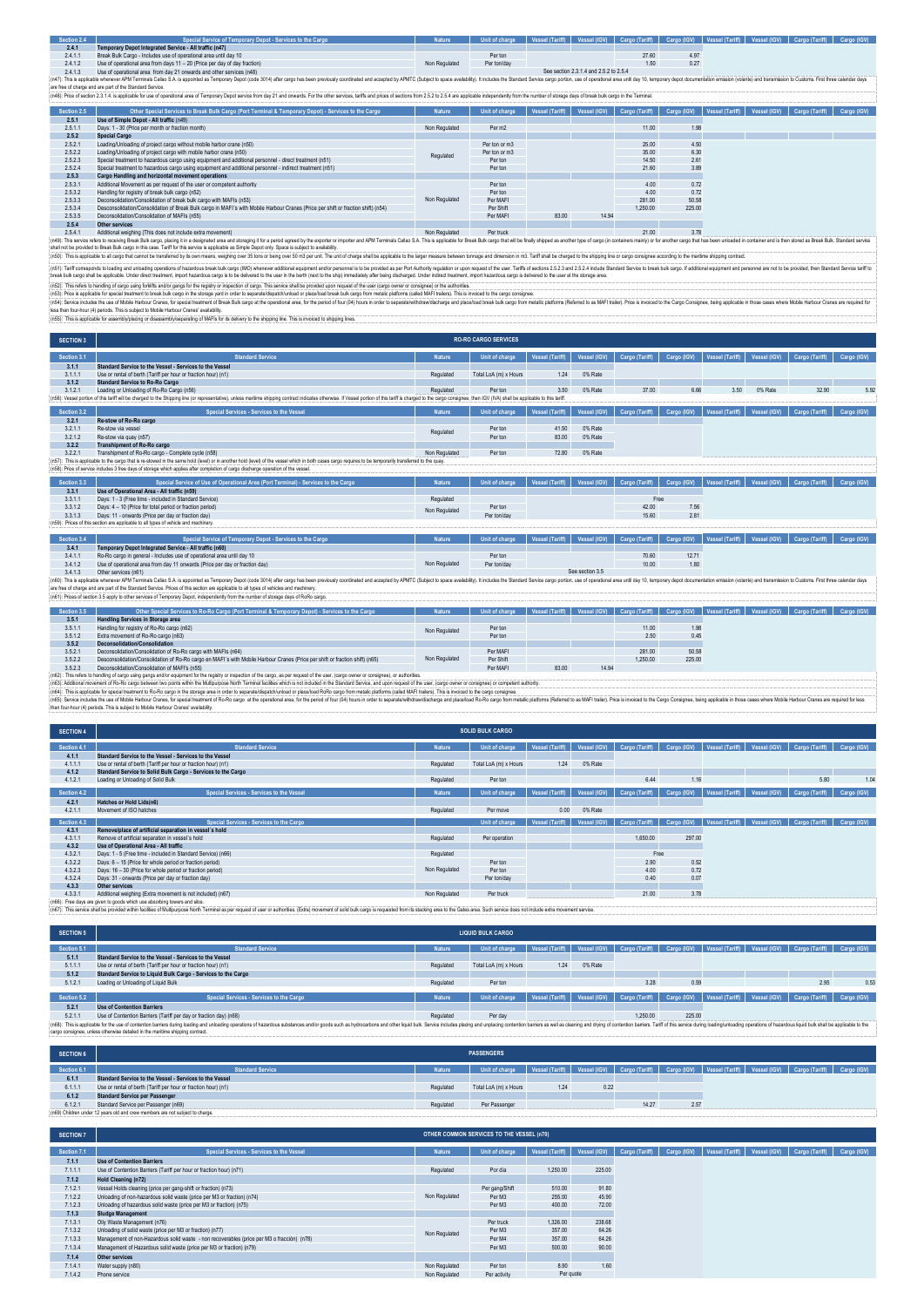(n?). This spickle to the us of contento benes durable apply operatos the wase! Grive include and a standard man and a standard and a standard and a standard and a standard standard and a standard standard standard standar (n70) Services applicable to all type of vessels.<br>(n71): This is applicable for the use of contention barriers during fuel supply operators to the vessel. Service includes placing and unplecing contention barriers are all

(ns refers to uncading axial waster or under the vessel such as interest in under waster of the ship's character was a warreleve was a warreleve on the cleaning of the ship's holds and final disposal of wastes from vessel. solid wastage officiality the vessel such as finale<br>hazardous solid wastage onboard the vessel fro<br>des collection and final disposal of oily waste fr

.<br>|n78: This coning rates th discharing nr rate-in the masses encouraged was described to machines to make initial terms of the larming farming of the descript of the advertise of the offered for anics and all the floor de rice a massive and an anti-section of the massive of what into was the massive and the state of the massive and a state of the state of the state of the state of the state of the state of the state of the state of the stat

(n79): This service refers to discharging or collecting from weares haractous cold wastage. Service includes temporary store in the terminal focity if necessary, as well as final waste disposal. Price of service applies to

(n80): This shall be provided according to the Terminal's berth/pier availability or capacity and shall be charged to the shipping line or representative.

# SECTION 8

| Section 8.1                                                                                                                                                                                                                    | For containers                                                    | <b>Nature</b> | Unit of charge | Vessel (Tariff)   Vessel (IGV)   Cargo (Tariff)   Cargo (IGV)   Vessel (Tariff)   Vessel (IGV)   Cargo (Tariff)   Cargo (IGV) |  |        |       |  |  |  |
|--------------------------------------------------------------------------------------------------------------------------------------------------------------------------------------------------------------------------------|-------------------------------------------------------------------|---------------|----------------|-------------------------------------------------------------------------------------------------------------------------------|--|--------|-------|--|--|--|
| 8.1.1                                                                                                                                                                                                                          | Cancellation of container loading and withdraw of container (n82) |               |                |                                                                                                                               |  |        |       |  |  |  |
| 8.1.1.1                                                                                                                                                                                                                        | 20" Container                                                     | Non Regulated | Per container  |                                                                                                                               |  | 200.00 | 36.00 |  |  |  |
| 8.1.1.2                                                                                                                                                                                                                        | 40' Container                                                     |               | Per container  |                                                                                                                               |  | 250.00 | 45.00 |  |  |  |
| 8.1.2                                                                                                                                                                                                                          | Cancellation of break bulk and ro-ro cargo loading (n83)          |               |                |                                                                                                                               |  |        |       |  |  |  |
| (n81): For further details on the scope and conditions of applicable discounts, offers and promotions, see Charter V of Tariffs Regulation and Commercial Policy of APM Terminals Callao S.A. published on website: www.apmter |                                                                   |               |                |                                                                                                                               |  |        |       |  |  |  |

**COMMERCIAL POLICIES (n81)**

end to a state wherever the user (consigner, representive or shipping in) which are a container alter canceling container loading. Price cover resource costs involved in standard service cancellation and container withdraw ore than 48 ho involved in the second of the second and a second in a second in the second in the second in the second in the second in the second in the second in the second in the second in the Sandard service Sandard second in the San

applicable if break bulk and ro-ro cargo stay longer than the free time granted by the standard service to these kinds of cargo.

**COMMERCIAL POLICIES**

### **DISCOUNTS, OFFERS AND PROMOTIONS**

Disconts, dhes and promotons are comply accepted that ensure to comperators what shall are determined by APM-ERMINALS CALLAO S.A in compliance with the principle of non-discrimistion, equally, neutrality, prohibition of pr

*Discounts* Discounts shall be effective during the period established by APM TERMINALS CALLAO S.A. User shall consider the possibility that discounts may not be renewed.

*Promotions and/or temporary offers* APM TERMINALS CALLAO S.A. may temporarily provide, as part of its commercial policy, offers and/or promotions, as long as permanent equivalent conditions remain.

## For cass forse in Secton 5.1.1 and 5.1.2 of TaffT Regulation and Commercial Policy, APM TERMINAL CALLAO S.A: shall publish on its website the effective term for temporary discounts, promotions and/or diseases and and the s

CRITERIA POR THE APPLICATION OF DISCOUNTS, OFFERS AND PROMOTIONS<br>APM TERMINALS CALLAO S.A. shall provide discounts, offers and/or promotions to fees of current Tariffs and/or Prices applicable to the Vessel and/or the Carg

Cost-benefit evaluation Market competitiveness Promotion of those services that could not have been provided without the application of discounts and/or promotions.

Generation for more demond of services provided to Vessels, Cargo and others.<br>In the case of Service of Generation of more productively experiments and the rease of Service and other criter<br>In the event of Service provided

#### are averse and to dervices provided to the Cargo, discounts, onerator promotions shall be established according

**SPECIAL SERVICES WITH DISCOUNTS FIXED IN THE CONCESSION AGREEMENT**

APM TERMINALS CALLAO S.A. shall provide the following Special Services established in the Concession Contract with a hundred per cent discount (100%), whenever the User requests this as complementary service to the Standar

Handling of Cargo per registry (with or without forklifts)

Reefer energy Reefer inspection and monitoring

#### Assembling and disassembling of clip system on reefer Gensets

These Special Security and the provided many and the Tarth Regulation and Commercial Propose and a Concession Content; to APM TERMINLS CALLAO S.A and the User may not bridge rules and practices that may alter competition o

.<br>Iscription details of each service are included in Chapter VII of Services Summary of the Tariff's Regulation and Commercial Policy.

### **RESERVE OF GUARANTEED BERTHING WINDOW**

Space may be resewed for Vessels docking provided that this best previously arranged between APM TERMINALS CALLAO SA. and the shipping lines as per terms and conditions set forth in the Operations Regulations and procedure

#### **APPLICATION OF TAX ON GENERAL SALES (IGV)**

The atls and prices of standard and special excess transporcer (0%) rate, which by vestion 4.0 of Tartif Scheme were fated as exempt from VAT, refer to those services according to the VAT Law considered as exports of servi